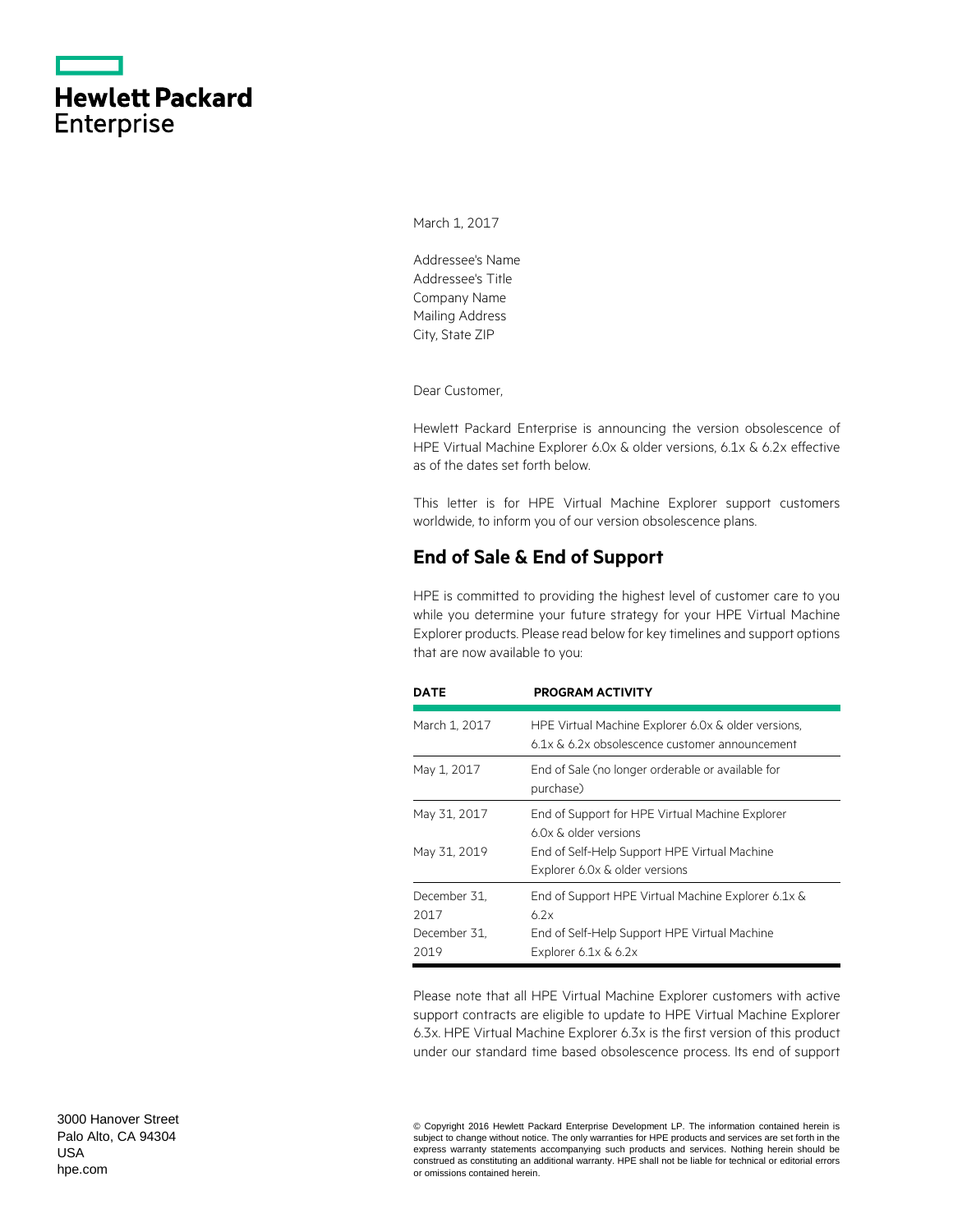|                   | <b>Hewlett Packard</b> |
|-------------------|------------------------|
| <b>Enterprise</b> |                        |

dates are documented on the [Obsolescence & Migration pages](https://softwaresupport.hpe.com/web/softwaresupport/obsolescence-migrations#tab5) on Software Support Online.

While these HPE Virtual Machine Explorer 6.0x & older versions, 6.1x & 6.2x versions may continue to meet your immediate needs, HPE recommends that all customers update to HPE Virtual Machine Explorer 6.3x.

Please refer to Appendix A for definition of terms for product obsolescence and Appendix B for the list of affected HPE Virtual Machine Explorer 6.0x & older versions, 6.1x & 6.2x product numbers.

### **More information**

Should you have any questions about this end of availability communication, or for assistance in understanding the options available to you, please contact your local HPE sales representative or HPE business partner. When providing information, please include your name, country, phone number, company name, product number and your HPE service agreement identifier or HPE system handle.

In addition, for technical assistance and information, please visit Software Support Online: hpe.com/software/support

HPE once again wishes to thank you for choosing HPE Virtual Machine Epxlorer.

We appreciate your business and look forward to continuing to serve your business needs in the future.

Sincerely, Hewlett Packard Enterprise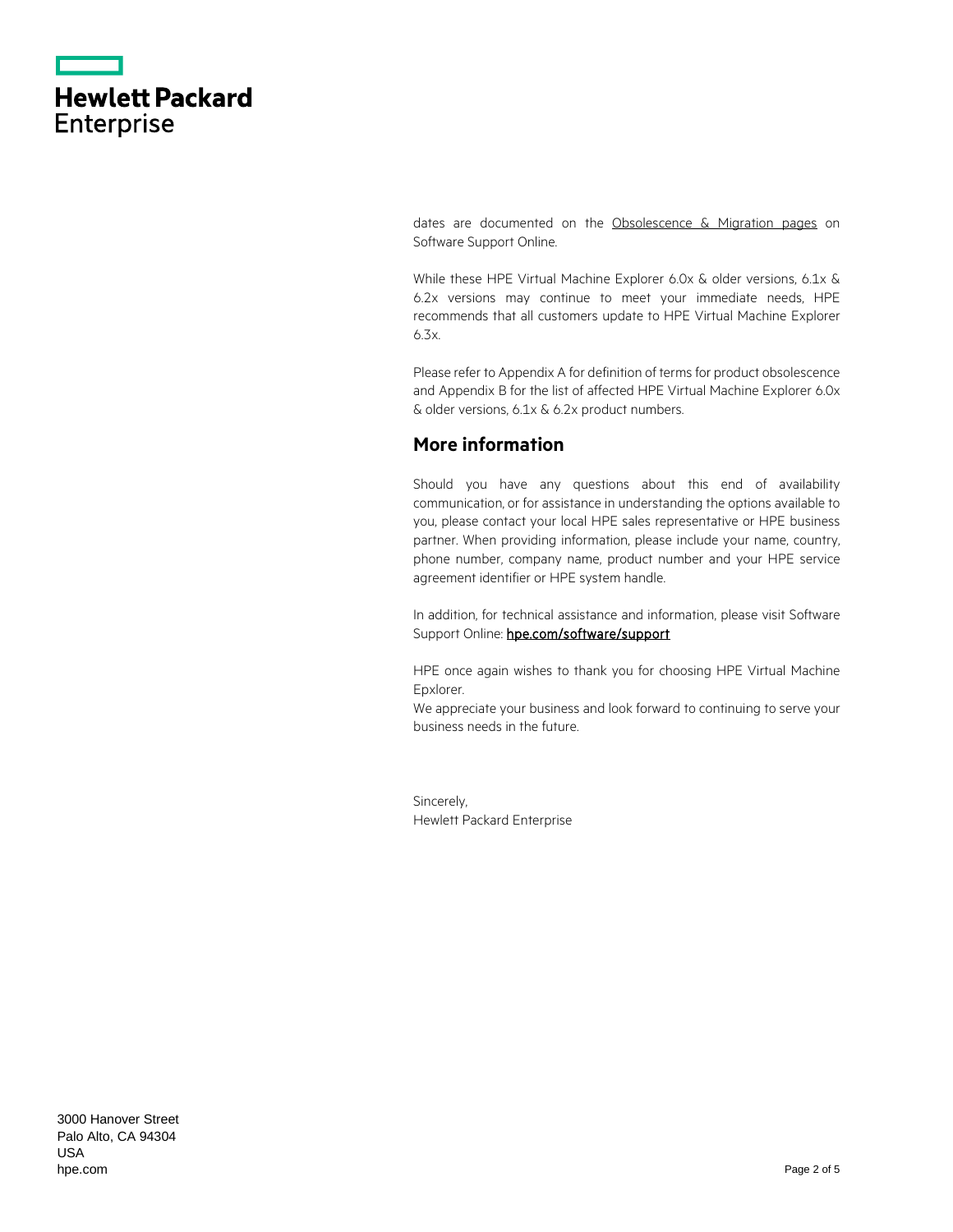|                   | <b>Hewlett Packard</b> |
|-------------------|------------------------|
| <b>Enterprise</b> |                        |

## **Appendix A: Definitions**

This product version obsolescence is covered by version 5 of our Release & Support policy. Definitions of terms are provided by the product version obsolescence guidelines documented at [hpe.com/software/support-lifecycle](https://www.hpe.com/software/support-lifecycle)

#### **Product Support**

Product Support is the reactive engagement of regional support resources (Support Center) and division support resources (Lab), in accordance with your purchased support plan, for the resolution of product defects, plus product enhancements for a specific product version. This includes investigation of newly reported defects and if appropriate, development of defect fixes and making these available for customers via patches. The HPE product teams (Lab) will review and either approve or deny requests for defect fixes and enhancements (including additional support for newlyreleased operating system versions).

While HPE investigates all problems and issues raised for products covered under Product Support, customers may be required to install the most current version or patches as part of the troubleshooting process.

Version Maturity may apply to specific versions of HPE products. Version Maturity means that, for a specific product version, no further enhancements or changes to functionality is planned, nor are any further platform refreshes planned in order to update that product version to support current or future operating systems, operating system versions or hardware platforms.

#### **End of Support Date**

End-of-Support Date is the last date Software maintenance, installation and configuration assistance, and other standard support services will be accepted for the specified product release (as specified by Major and Minor version numbering). EOS also means the last date Software Change Requests (SCRs) will be accepted for a specified Version of a Product. After the EOS date, all SCRs will be planned for future versions, as applicable. Current patches for the version of the HP Software reaching EOS will remain available for electronic download for a reasonable period of time.

#### **Self-Help Support**

Self-Help Support is an integral component of all HPE Support contracts. Self-Help Support consists of web-based access to the online support Knowledge Base, which contains technical information for HPE products including white papers, existing patches and known problems for a specific product version.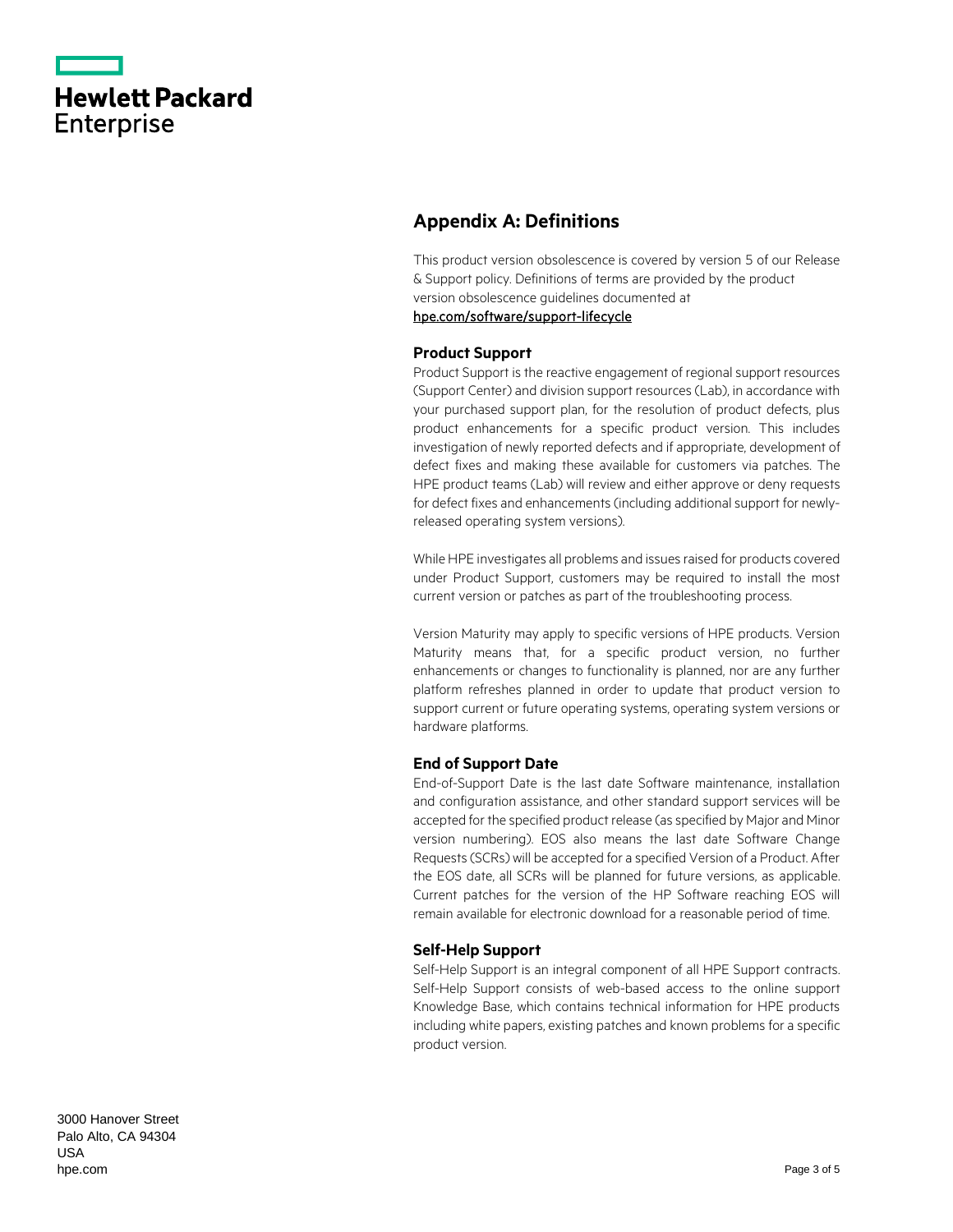|                   | <b>Hewlett Packard</b> |
|-------------------|------------------------|
| <b>Enterprise</b> |                        |

In some instances support for specific HPE product(s) and/or version(s) may run longer than the support for underlying operating system(s), adjacent/integrated application(s) or version(s). In this event, it is HP E's intent to communicate with affected HPE product/product versions customers in a timely manner. However, there are cases where HPE does not receive notification of the End -of -Support for these products (operating system(s) or adjacent/integrated application(s), or version(s)) in advance of the general public. In any case, should the underlying operating system(s), adjacent/integrated application(s) or version(s) become unsupported by its developer, support for the affected HPE product/product versions will immediately be limited to self -solve support available through Software Support Online, and Telephone Support associated with questions concerning a product's/product version's functionality and/or interoperability in line with the said product's/product version's original parameters/requirements at the time of release. Any product updates and/or fixes will be limited to those already available. No additional updates, patches or fixes will be engineered. Should said product/product version operate or integrate with other still supported, underlying operating system(s), adjacent/integrated application(s) or version(s), support for said product/product version on any remaining supported platform(s), supported adjacent/integrated application(s), or supported version(s) will continue unaffected, or through the planned End -of -Support date, if one has been announced .

#### **Dependent Components and Third-Party Products**

In some instances support for specific HP E product(s) and/or version(s) may run longer than the support for underlying operating system(s), adjacent/integrated application(s) or version(s). In this event, it is HP E's intent to communicate with affected HP E product/product version customers in a timely manner. However, there are cases where HP E does not receive notification of the End -of -Support for these products (operating system(s) or adjacent/integrated application(s), or version(s)) in advance of the general public. In any case, should the underlying operating system(s), adjacent/integrated application(s) or version(s) become unsupported by its developer, support for the affected HP E product/product versions will immediately be limited to self -solve support available through Software Support Online, and Telephone Support associated with questions concerning a product's/product version's functionality and/or interoperability in line with the said product's/product version's original parameters/requirements at the time of release. Any product updates and/or fixes will be limited to those already available. No additional updates, patches or fixes will be engineered. Should said product/product version operate or integrate with other still supported, underlying operating system(s), adjacent/integrated application(s) or version(s), support for said product/product version on any remaining supported platform(s), supported adjacent/integrated application(s), or